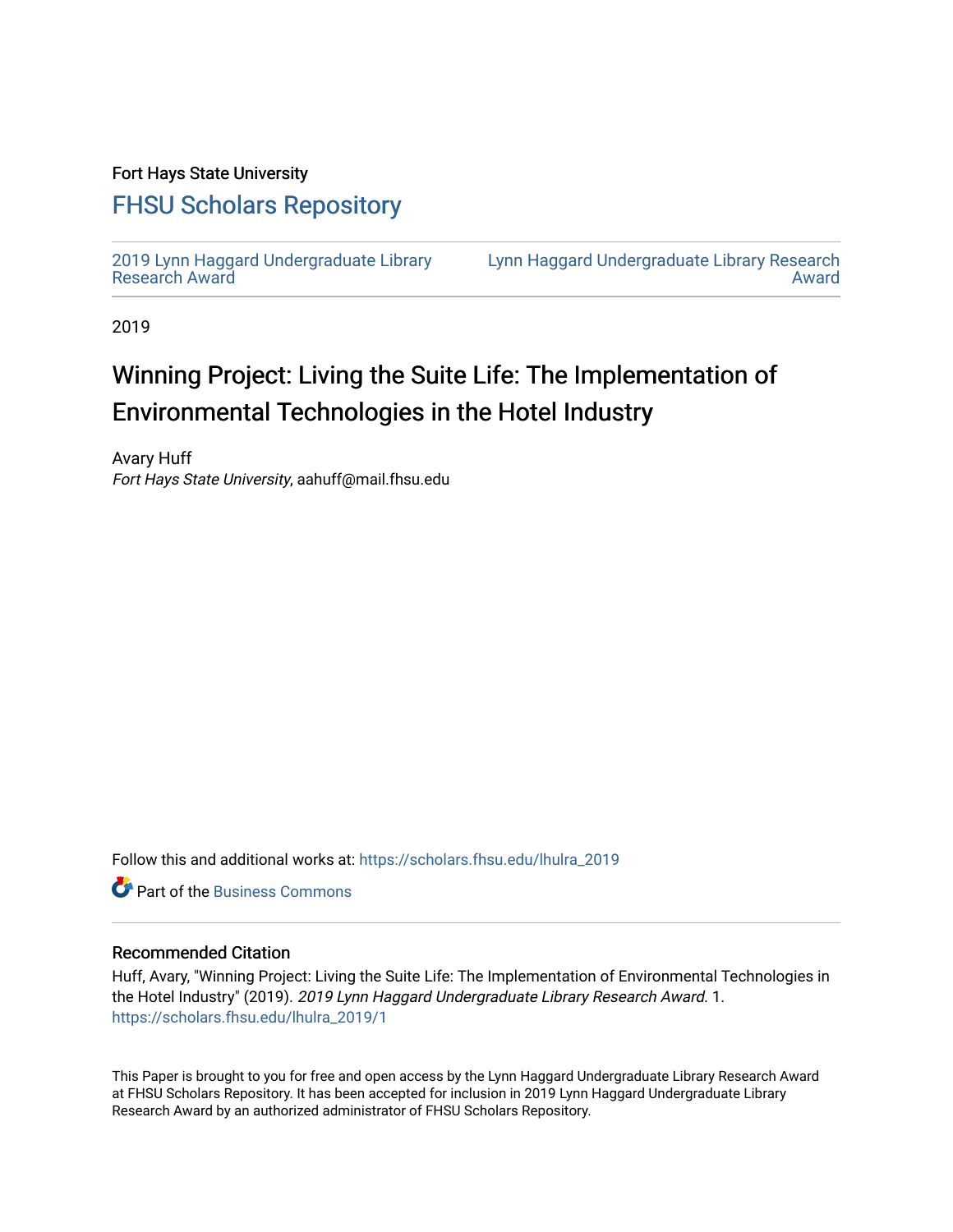Living the Suite Life: The Implementation of

Environmental Technologies in the Hotel Industry

Avary Huff

Fort Hays State University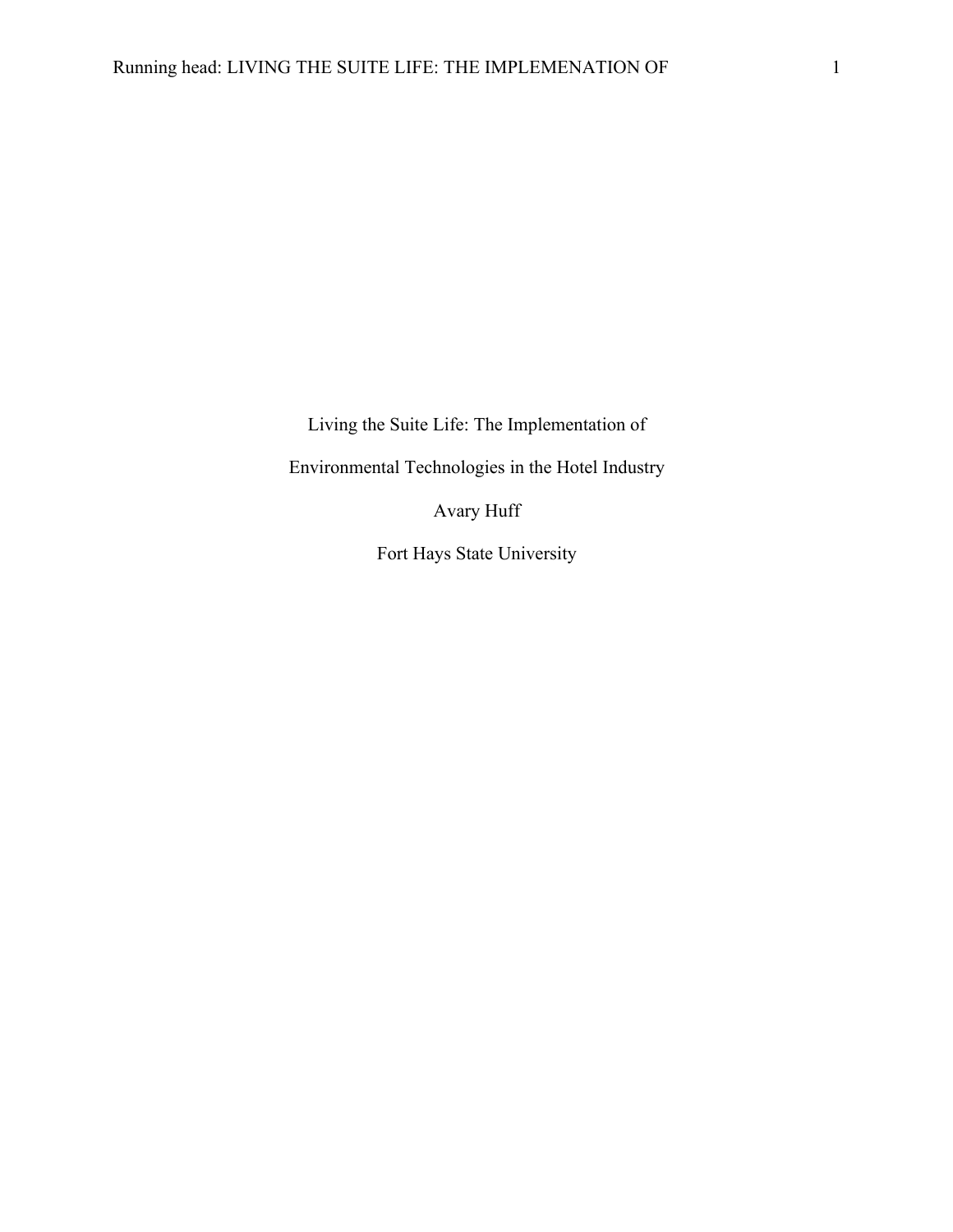#### Abstract

This paper explores what techniques can be incorporated into everyday functions of hotel management to create a sustainable environment. Sustainability has become an important objective for businesses to consider and implement in their day-to-day processes. The types of sustainable practices in environmental technologies that are currently being experimented with in the hotel industry that this paper evaluates include LED lights, key-card systems, water restrictors, and paperless systems. LED lights, as well as key-card systems assist in the reduction of energy in guest' rooms. Water restrictors have also been inserted into the faucets and water heads in guests' rooms to decrease the amount of water being used. Finally, iPads and other electronic devices are used as substitutes to reduce the amount of paper printed in many hotel functions. In addition, reward programs are used to incentivize guests to participate in ecofriendly efforts. While these programs may cost hotels additional funds up front, they will be able to see the benefits and reap the rewards by putting the initial cost in. By practicing sustainability, hotels will not only have an improved image, in turn attracting more customers but also are considering future generations and the limited resources that we have available to us on the Earth.

*Keywords:* hotel industry, sustainability, environmental technologies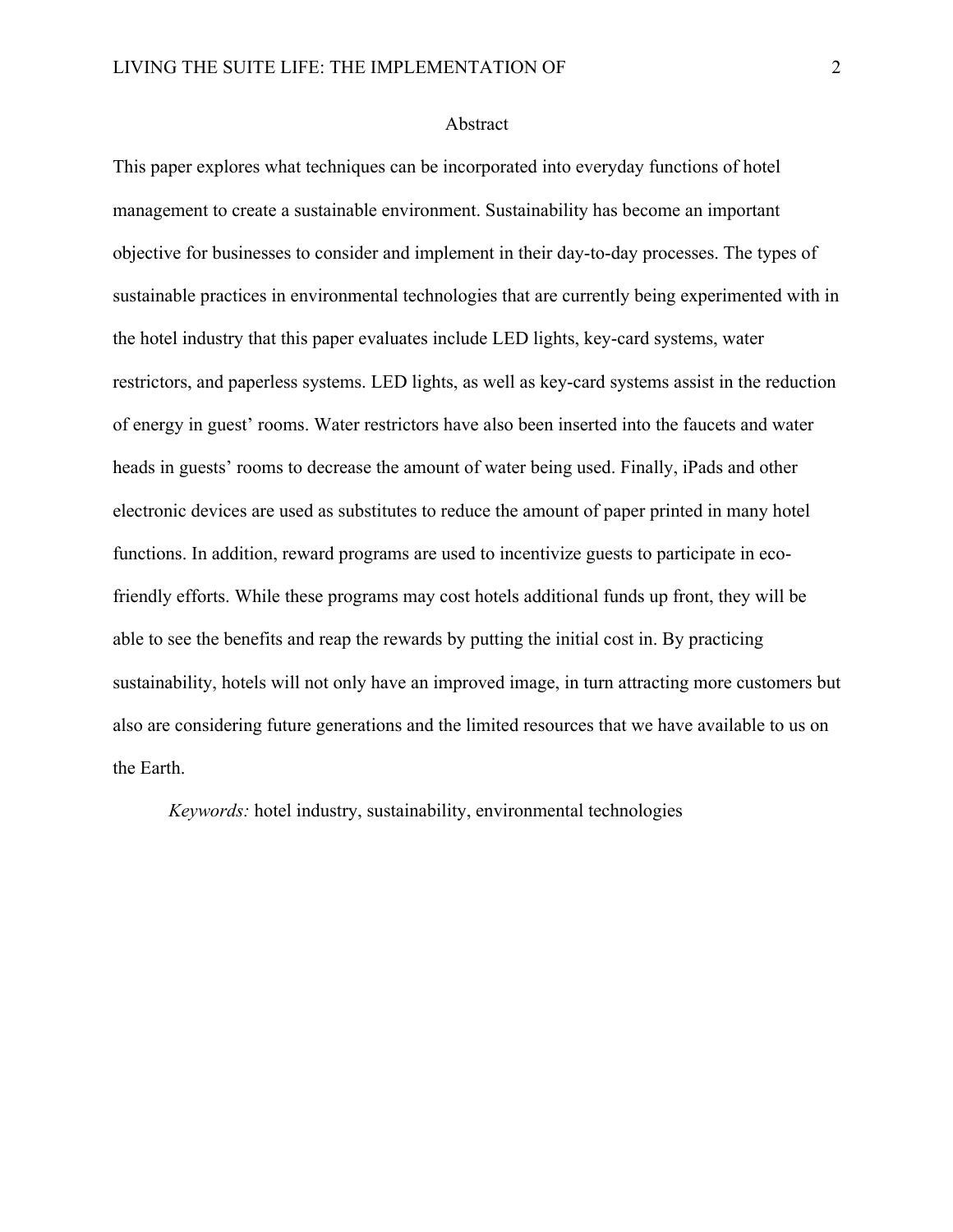Living the Suite Life: The Implementation of

Environmental Technologies in the Hotel Industry

Numerous studies have been conducted on eco-friendly practices and sustainability in the hotel industry. As a result of increasing pressure from stockholders, customers, local government, and business partners to adopt eco-friendly initiatives, a growing focus in the hotel industry is to find ways to incorporate "green" efforts into their everyday processes with a limited budget. It may seem that every party involved is better off when sustainability is practiced, but we see that this issue is more complex than it seems on its face. While this may require hoteliers to present additional funds up front, a reduction in costs for hotels is existent the long-term view. Environmental technologies are being reinvented and improved and many studies explore the latest versions of such technologies that can be implemented in hotels as well as the results they have and changes they are creating in the hotel industry. As a result of increasing globalization, or the increasing connectedness around the world, travel has become more common, resulting in an increase in the demand for hotels. While there are many ways to increase the competitiveness among hotels, findings show that environmental technologies are one of the best ways to do so. Because of intense competition in this industry, hotel managers are considering alternative ways to keep their environmental technologies up to date as a way to attract and retain visitors. These studies examine the techniques implemented to reduce energy consumption, water usage, and paper usage in order to create a "greener", more sustainable environment in the hotel industry.

Energy consumption can escalate costs in the hotel industry like no other. When guests visit hotels, the first thing they do when they arrive at their room is turn on the lights, possibly followed by a shower to freshen up after a long day of traveling. Contrary to popular belief, the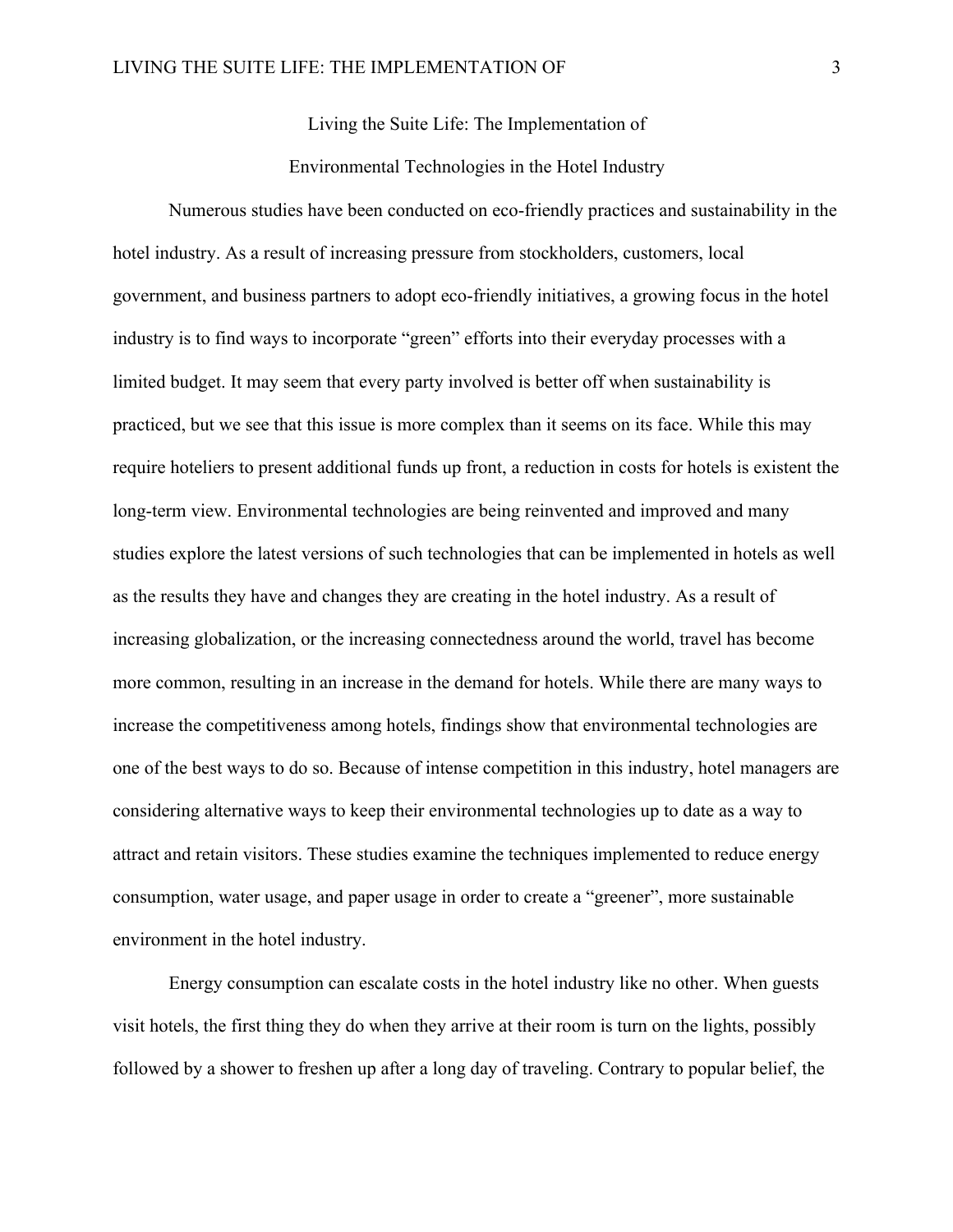light switch does not always get flipped to "off" when guests leave their rooms. This miniscule action can add to a hotel's energy costs tremendously. Researchers have found that "approximately 6% of a hotel's total operating costs are energy costs" (Chan, 2017). A majority of these energy costs come from energy use in terms of lighting, specifically in guests' rooms. Techniques that hotels are exploring to cut down on their energy costs include lighting control, LED lights, and key-card systems. Lighting control automatically turns off the lights, depending on the movement detected in a room. Hotels that have experimented with this technique have received negative reviews; guests have been reporting feelings of uncomfortableness as a result of the automatic lights. Hotel managers that have begun implementing environmentally friendly practices are leaning more towards LED lights and key-card systems because of their positive feedback. LED lights not only "use approximately 70% less energy than the incandescent lighting" (Chan, 2017), but also do not give off much heat when used. In addition to the energy reduction, this tremendously reduces the load on air conditioners, a side most critics would not have examined. The incandescent lights have been swapped out in guests' rooms and public areas such as the hotel lobby and parking garages to create a more sustainable environment in the hotel. In addition to LED lights, another technique that is being implemented in hotels across the world, mainly in Europe and Asia, is key-card systems. These systems require the guest's keycard to be inserted into a "pouch" upon entering their room. Once the key-card is inserted, the lights and television can be used, but only when the card is in the pouch. Because guests must take their key-card with them when they leave their rooms, it obligates them to remove their card, thus turning off all appliances and reducing energy consumption in guest's rooms. Few of these systems even attach the air conditioning units; this is because some guests have discovered ways to "cheat the system". They do so by sticking objects similar to the size of their key-card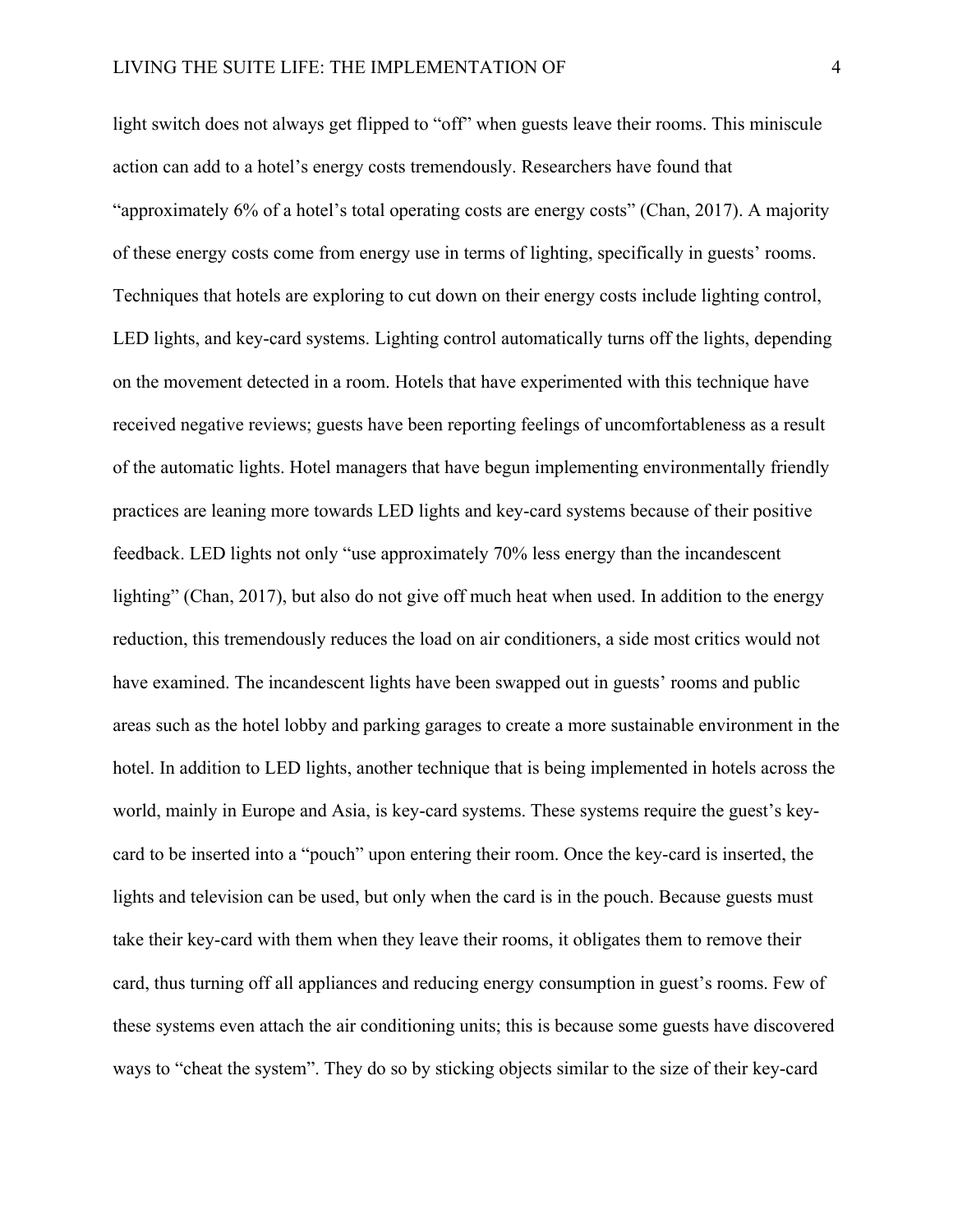into the pouch to keep the air conditioning running. This method is not extremely costly to hotels because guests are already given a key-card so not very many additional resources are required for this method to be executed. These key-card systems have influential impacts on energy consumption and "can result in savings of 25%-40% on guest room energy bills" (Chan, 2017).

Considering the amount of water used in not only guest's rooms in hotels, but also in the pool, spa, and laundry facilities, this avenue of encompassing eco-friendly practices is promising. The most common environmental technology that has been put into place in the hotel industry is water restrictors. Hence the name, these restrict the flow of water by reducing the pressure of the water flow. Water restrictors are very popular and are typically installed in the showerhead of the bathroom in the guest rooms. In a study conducted by Chan (2017), focusing on Holiday Inn Express SOHO in Hong Kong, the hotel manager commented that the hotel was able to "save up to 26% of the water used by installing water restrictors just in the guest room shower heads". This simple addition to each room, while it may create a cost for the hotel initially, has a large potential to save money; environmental technologies to reduce water usage are powerful. Laundry also consumes a large portion of water in the hotel industry. Numerous loads are washed each day in order to ensure that guests have not only clean towels, but also clean sheets. In order to lessen water usage in the laundry room, hotels have begun programs to provide incentives for guests to decline housekeeping services; therefore, "encouraging guests to use their towels and linens for more than one day" (Kim, Palakurthi, & Hancer, 2012). If guests choose to opt in, they can refrain from having their towels and sheets washed, benefitting by earning a reward in the hotel "point-system" (Marin, 2016). Other rewards that guests can earn, depending on which hotel company they are staying with, include meal vouchers and drink specials; these coupons raise revenue in the hotel restaurant as well as save the hotel money: a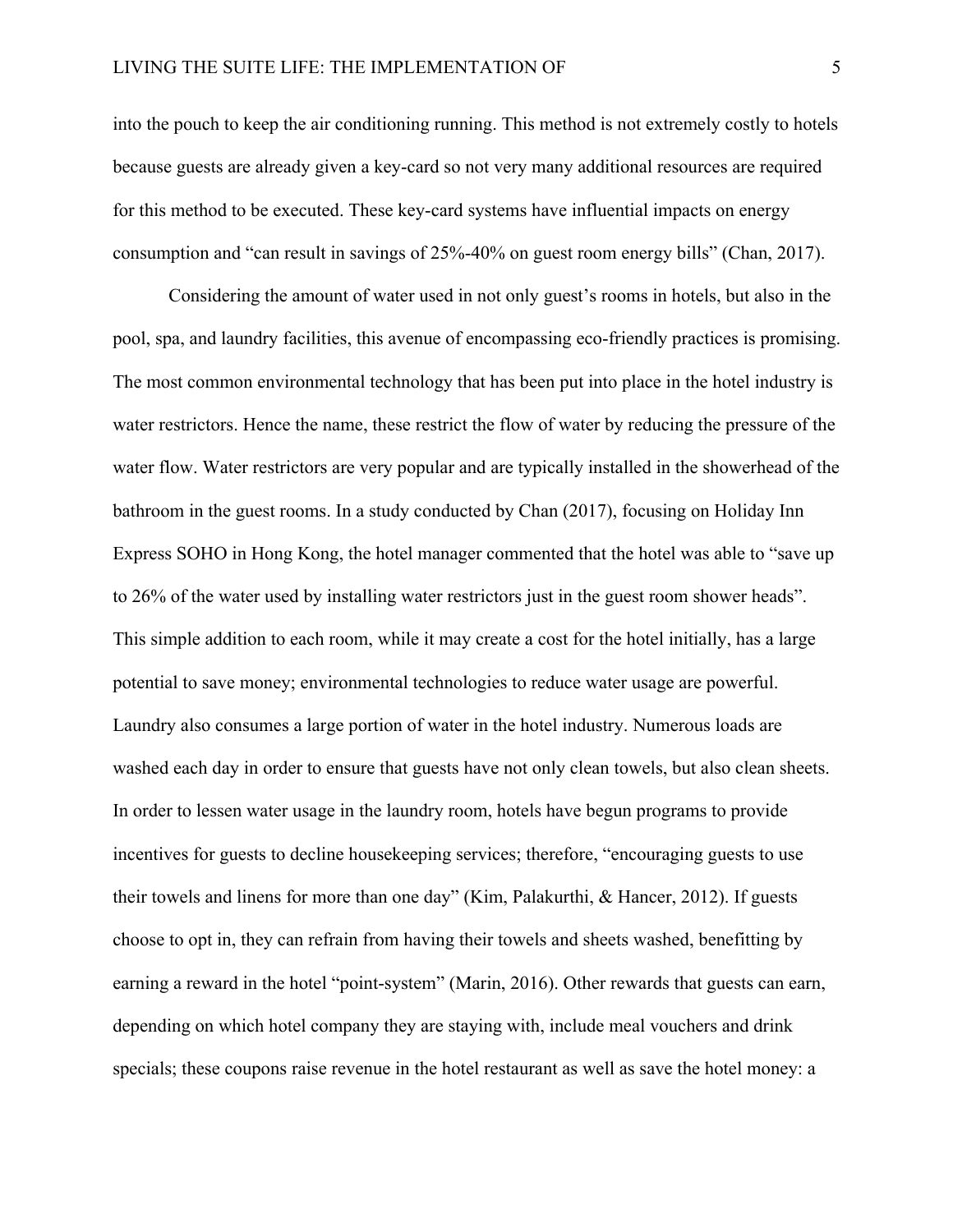win-win situation! Guests who choose the points over fresh sheets assist in reducing the amount of laundry hence reducing the amount of water used. A study conducted specifically on guest's consciences concluded that the "incentives [negatively] affect the warm glow and satisfaction of those who choose not to participate in a voluntary prosocial activity" (Giebelhausen, Chun, Cronin Jr., & Hult, 2016). Through these incentive programs, the housekeeping staff will still come into guest's rooms to make the bed but will not change the sheets or replace the towels. The main priority hotel managers must keep in mind while deciding which "green" programs to implement is customer satisfaction, specifically boosting it. Through many research projects and analyzations, it can be contended that "overall customer satisfaction is maximized with the right mix of incentives" (Giebelhausen et al., 2016).

In addition to adopting programs that conserve energy and reduce water usage, hotels are exploring avenues to incorporate paperless systems. These systems are beginning to be found not only in the reservation, check in, and check out processes, but also in housekeeping and hotel restaurants. Hotels are technologically advanced in the way that electronic devices are used at the front desk in order to confirm guest reservations and check guests in for their stay. Paper has been almost eliminated from this process as a result. Studies show that hotels have taken their reduction in paper usage a step further with iPads. IPads have been assigned to maids in the hotel and through an app, all of the maids are able to view lists of rooms requiring housekeeping and log which rooms have been cleaned as they work through their duties. For hotels that have upwards of 1,000 rooms, this has greatly reduced the amount of paper that is printed out for the day and recycled right after. Finally, paper menus have even been revoked, and while they are still hand-held, they are in a different form: electronic. IPads have become a substitute for paper menus as managers of hotel restaurants have realized the ecological element to them (Chan,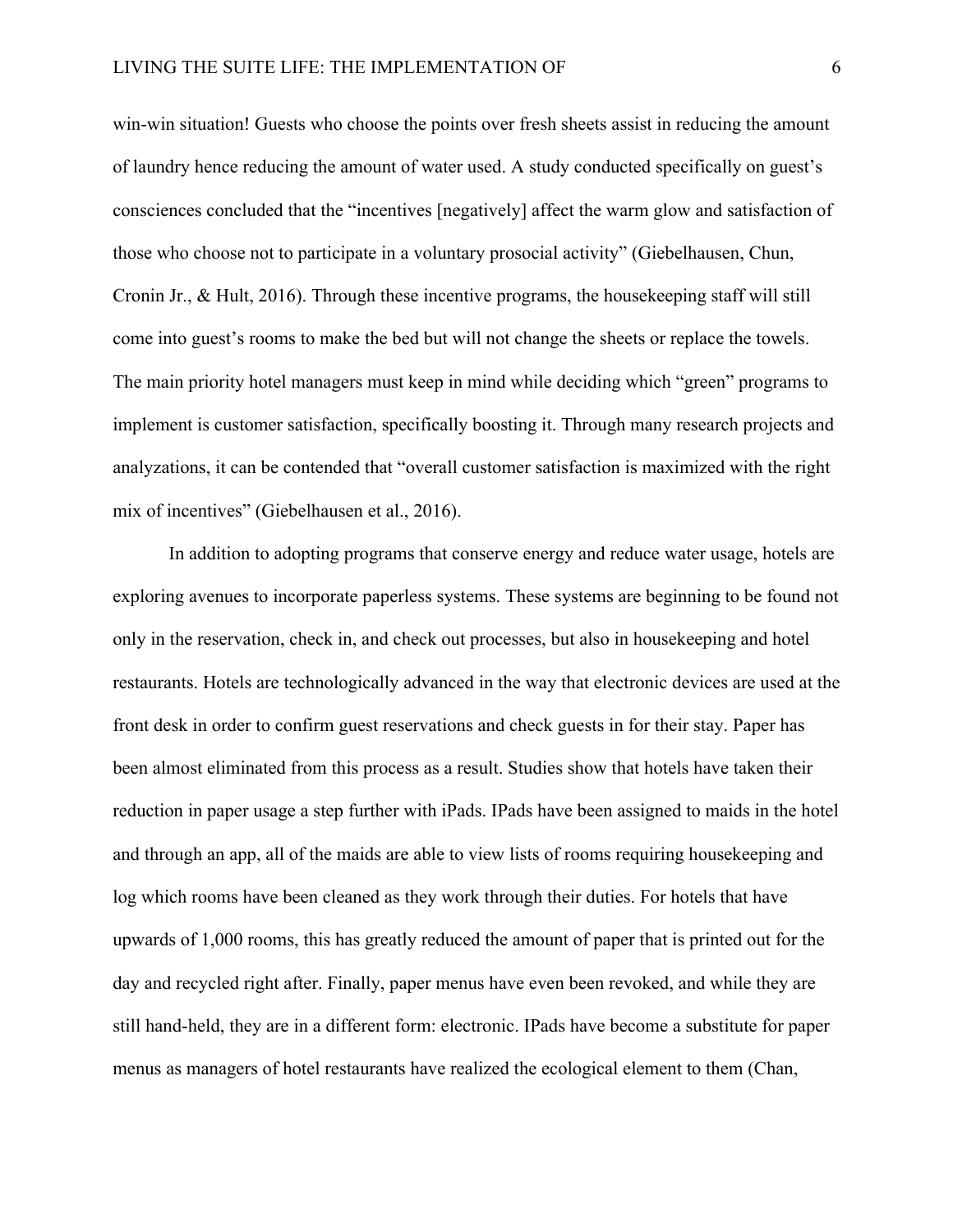2017). While recycling is a valid way to create sustainable practices in hotels, with how advanced our society is, we have assets available to use and would be self-interested if we did not. By using electronic devices, hotels are able to "save the printing cost, [and] reduce the use of paper" (Chan, 2017) resulting in more eco-friendly practices. Hotel managers that consider taking paper usage one step further have a vision focused on the future and how their present-day actions can sustain resources available in the future.

Marcus Cordero (2010) of the Green Business Bureau said it best: "The main concern of any business when enacting change, of course, is cost". Common setbacks that have occurred, preventing these environmental technologies from being applied in the hotel industry, include the lack of familiarization with current technologies by hotel managers as well as budget and technical constraints. We live in a world of scarcity where our unlimited wants exceed our limited resources; money is one of these limited resources. While hotels can reroute and reallocate funds to different activities in the hotel by reassessing their budgets, funds are simply lacking more often than not, meaning that based on their current expenses, hotels do not have the money. This being said, hotels may have to put out the additional money up front to incorporate sustainable practices in order to collect a return on this huge investment. As seen through the many studies conducted, it appears that hotels "focus first on saving energy, rather than saving water" (Chan, 2017) and these studies have also concluded that hotels "consider eco-appliances" first despite the higher price" (Chan, 2017). This shows a promising impact in the way that managers' minds are already wired to select the best option to preserve our limited resources in the environment. They know the potential benefits, for the hotel and environment, that can result from their choices and are willing to make sustainable ones. However; at the same time, hotels are hesitant to implement sustainability programs in fear that it may decrease customer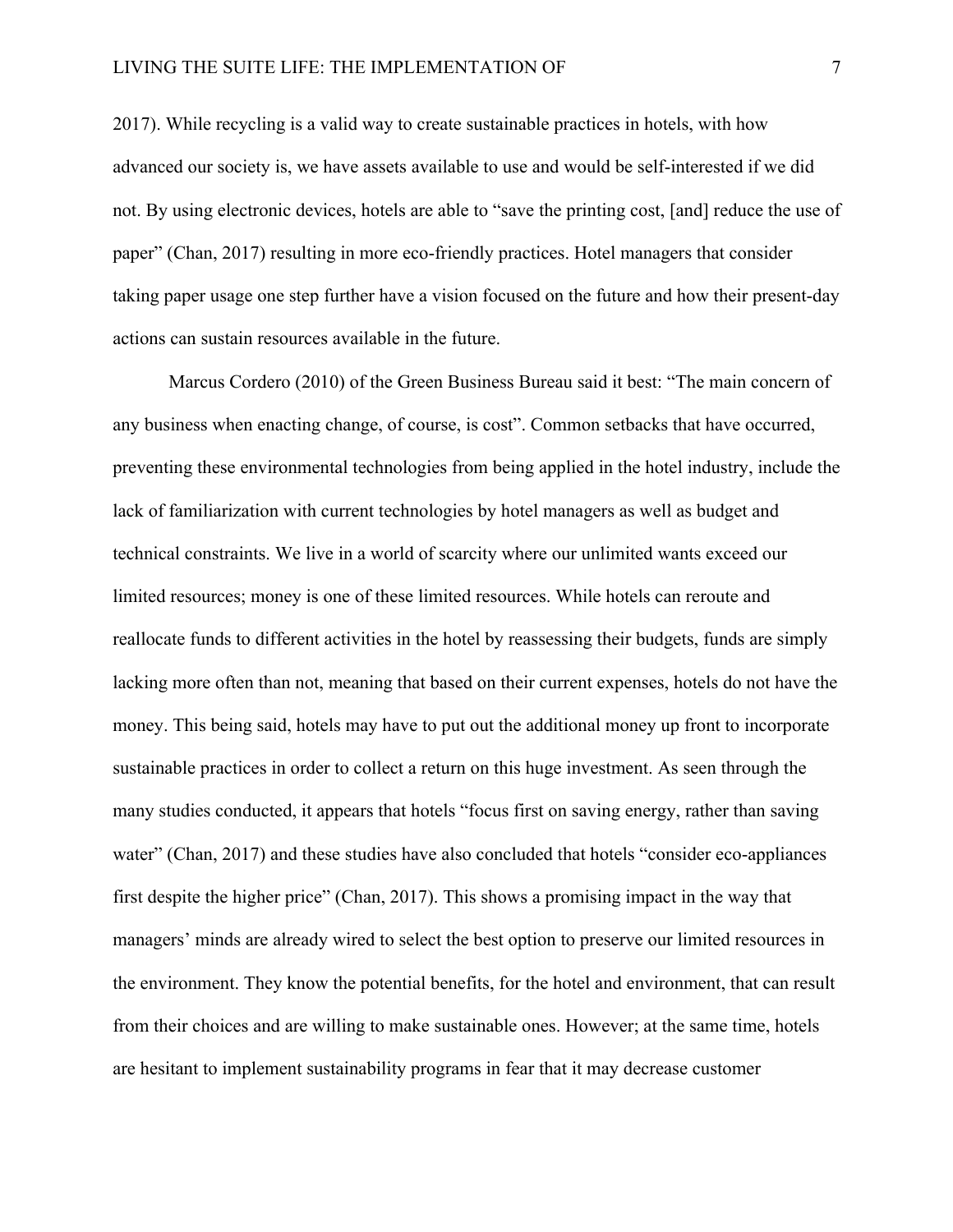satisfaction. In the research of Giebelhausen et al. (2016), it was concluded that hotel managers made executive decisions of "canceling reuse programs because of a few guest complaints and discontinuing restaurant recycling programs because patrons found them confusing". While hotel managers were working to boost customer satisfaction with these programs, they were doing just the opposite. In order to improve the programs, managers must evaluate them to make sure that they are user-friendly. Many studies also speak to the guilt guests feel when they do not participate in the eco-friendly initiatives and have concluded that guilting guests into participating is not the solution and only produces negative consequences. Research shows that guests are much more willing to participate, making the "green" initiatives successful if they are filled with a sense of pleasure as a result of doing a good deed (Marin, 2016).

In conclusion, while environmentally sustainable programs and initiatives may cost hotels more up front, they will reap benefits after long-term use. There are numerous additional possible techniques that hotels can implement to improve their eco-friendliness; however, LED lights, key-card systems, water restrictors, and paperless systems are creating the most sustainable environments in the hotel industry thus far. These programs will not only assist by reducing hotel costs as well as improving their image to the public but also creating for a better future. While some scholars hold a negative view, believing that applying sustainable practices incurs significant costs, consequently reducing hotel profit and their capacity to compete, we must take a deeper look to truly understand the way these initiatives will positively impact a hotel's business as well as the world we live in. By using fewer resources today, we will have more available tomorrow as well as for future generations to use. Hotels are becoming mindful of this fact and, as a result, are exploring and implementing programs that encourage sustainability.